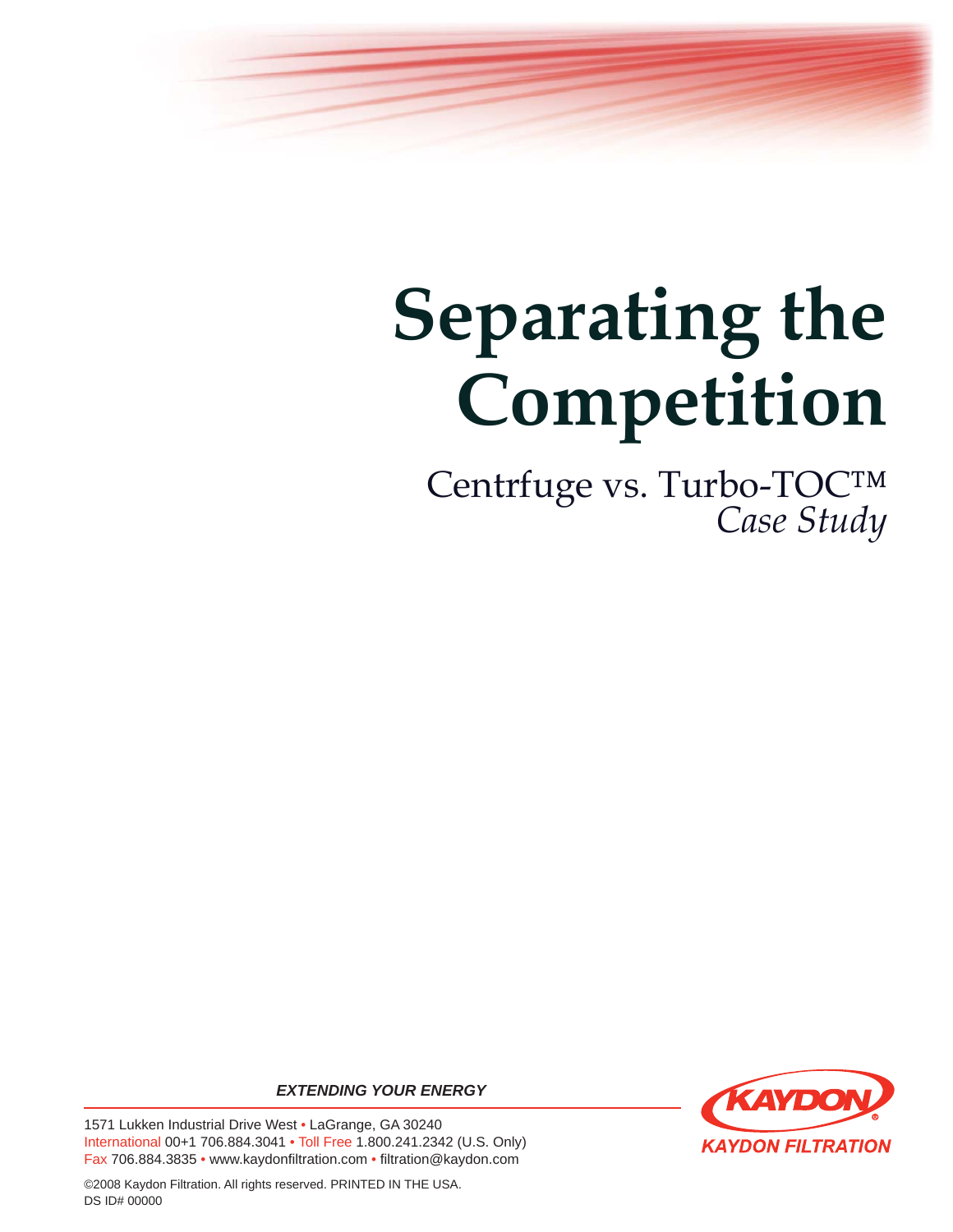# Centrifuge verses TURBO-TOC

When 100 tons of turbine components are spinning at 3600 rpm, the need for clean dry lubricating oil is absolutely required for long-term reliability. Turbine lube oil can be processed using several different purification systems. Kaydon Filtration is a manufacturer of purifiers that use coalescing and micronic filtration to remove water and particulate debris from the lubricating oil. We are often asked why our Turbo-TOC® is a better method to remove water and dirt than centrifuging the oil.

Major reasons why the Kaydon Filtration TURBO-TOC is better:

- 1. Removes the most damaging wear particles
- 2. Removes water in emulsion
- 3. Less costly initial price<br> **clean and dry oil.**<br> **clean and dry oil.**<br> **clean and dry oil.**
- 4. Less costly to operate
- 5. Better oil quality



**Turbines require extremely** 

Modern turbines use sleeve bearings, to support the turbine and reduce rotating friction. These families of bearings are often called sliding bearings or journal bearings. While these bearings appear to be rather simple, a significant amount of complex theory has entered into the bearing design and the requirements of the oil lubricant.

Kaydon Filtration, as a supplier of turbine oil filtration to this industry for the past 60 years, has devoted a significant amount of study to the critical operating parameters for maintaining bearing oil reliability. As journal bearings begin to rotate, oil is pumped into the oil grooves of the bearing housing. As speeds increase, a hydrodynamic film develops to separate the shaft or journal from the bearing surface. There is significant data about film thickness, clearances between bearing surfaces and journals; however, the question of filtration type and efficiency is left to the operator.



**Journal or sleeve bearing is used in turbines**

The choice of filtration system is often selected by past experience and cost, rather than the best technical and longterm economic solution. This paper examines the best method based on the fluid cleanliness requirements.

*This article examines the issues of fluid cleanliness as it applies to both maximum particle size and water concentration required by a journal bearing.* After this examination, a comparison will be argued between the level of cleanliness obtainable from a centrifuge and coalescing system.

### *Oil Film Thickness*

In a sliding bearing, the rotating member or journal is supported by the bearing. A typical journal bearing is pictured to the left. The bearing portion is often referred to as the sleeve. The sleeve portion is lined with a soft metal like brass, bronze or babbitt. The shaft or journal rides on an oil film within the sleeve. The lubricating oil is pumped through holes

into the bearing area to support the shaft from riding directly on the liner material. The soft sleeve lining is more malleable and acts as a cushion between the shaft and in some cases the wear particles trapped in the film gap. The manufactured clearances between sleeve and journal are in the order of approximately 25 to 50 microns for every 1" of shaft diameter. The journal doesn't center itself between the sleeve. It rotates at the lowest point and depends on the pumped oil flow to create a film thickness.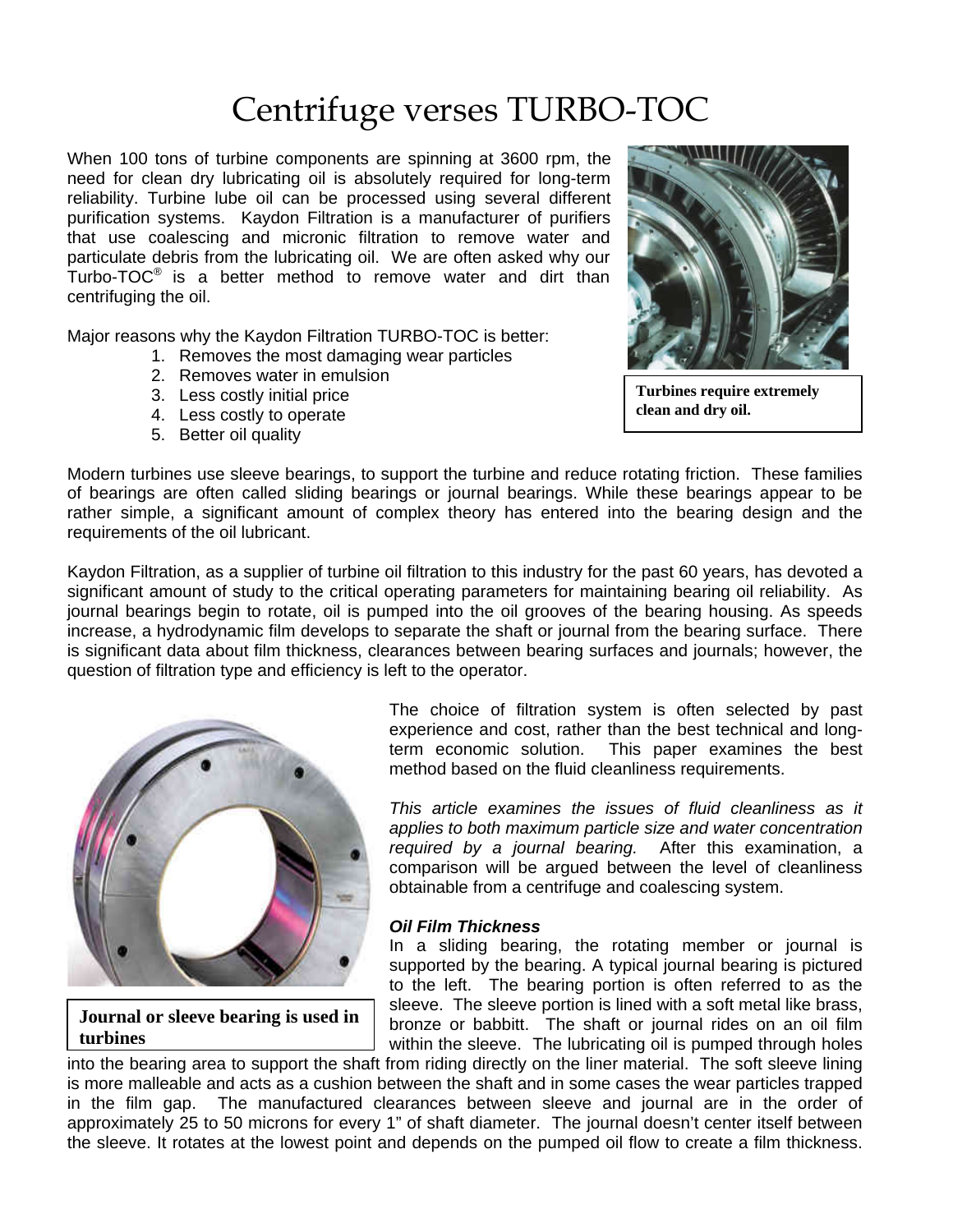This film thickness varies as a function of shaft diameter and rotational speed. At start-up the metal is in direct contact with the bearing material. As speed increases, the oil is pulled into the gap and the clearance increases. So the most damage is done at start-up, when the particles of contamination are greater than the film thickness. The film thickness has been calculated by mathematical models and empirically examined. The film thickness can vary from about 1 micron to 10 microns for bearings in the 2 to 8" size.

#### *Particles that create the most damage*

The majority of wear is abrasive wear, caused by oil carrying the grit causing the abrasion. The softer babbitt can allow some of these particles to imbed in the surface. The solution is to remove the damaging particles. The most damaging particle size is the one equal to or greater than the film gap. For typical journal bearing in the 2 to 8" diameter, the film thickness is around 1 to 10 microns. Under start-up and lower RPM conditions it expected that the film thickness, and thus the particle size to be removed, is around 5 microns.

### *Filter Size and Efficiency of Centrifuge*

If we need to remove particles 10 micron or greater at a 100% efficiency, then filtration must be accomplished by the centrifuge or filter/coalescer. The centrifuge relies on spinning the particles at high enough velocity to separate them from the oil supply. The performance of a centrifuge can be calculated mathematically. The following formula applies:

 $D_{min} = 553$ [ SpG \* Vo \* Q/ {r \* h \* {SpGc-SpG}\* N}]  $^{1/2}$ 

Where:

|     | $Dmin = minimum$ radius of particle to be removed in microns                            |
|-----|-----------------------------------------------------------------------------------------|
| SpG | = Specific gravity of the fluid be purified, typically oil                              |
|     | $SpGc = Specific gravity$ of the contaminate                                            |
| Vo  | $=$ kinematic oil viscosity at operating temperature (ft <sup>2</sup> /sec)             |
| Q   | = System flow rate in GPH (US Gallons per hour)                                         |
|     | = radius of the entry holes' centerline relative to the center of rotation of the discs |
| h.  | $=$ Total height of the discs within the centrifuge                                     |
| N   | $=$ g rating of the centrifuge typically about 2200                                     |
|     |                                                                                         |
|     |                                                                                         |

If we take a typical application where the oil viscosity is 100 SSU (.00021 ft<sup>2</sup>/sec), flow rate through the centrifuge is 600 gph,  $r = .5ft$ , h =  $.583$ , and the gravitational force is N = 2200 then: Maximum particle size of a silica or dirt particle (1.2 specific gravity) removed from oil using the same

variables listed in the sample above is approximately 13.6 microns. Iron and copper are the high density wear compounds. A centrifuge will remove these down to about  $2 \frac{1}{2}$  to 3 microns.

The chart shows the theoretical particle removal efficiency of a centrifuge based on various specific gravity compounds when the gravitational force is 2200 g's. Notice that the debris, which initiates the abrasion process, is typically dirt or sand-like compounds. These compounds have a specific gravity around 1.2. Particles less than 13 microns will not be removed.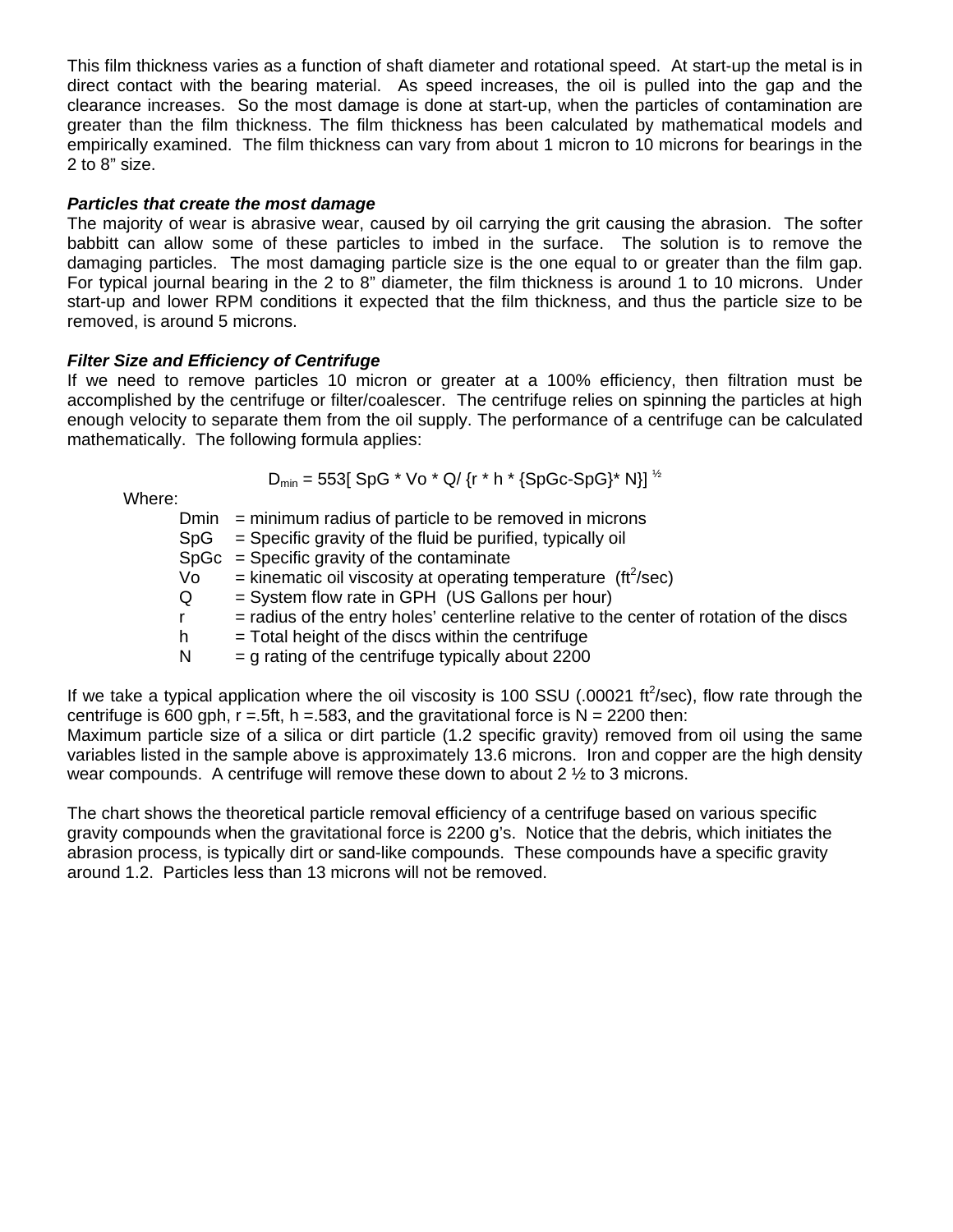

**The chart shows the theoretical particle removal efficiency of a centrifuge based on various specific gravity compounds when the gravitational force is 2200 g's.** 

### *Filter Size and Efficiency of the TURBO-TOC*

Unlike a centrifuge, a cartridge filter has no limitation based on gravities or viscosities. ISO standard 16889 evaluates an oil filter to determine the pore size. Also, particulate removal efficiency (Beta Ratios) can be calculated from this test. A Beta Ratio is the ratio of the number of particles entering the filter divided by the particles exiting the filter. For example, if a test shows 7500 particles 4 microns and larger entering the filter, and the downstream count is 100 of the 4-micron size and larger, the Beta (ß) ratio is 75 (7500 divided by 100). The same filter, when challenged with 10-micron particles, will show a higher Beta rating (approximately 1000).

| <b>Beta Ratio</b>             | Efficiency                      |
|-------------------------------|---------------------------------|
| 2                             | 50%                             |
| 10                            | 90%                             |
| 75                            | 98.7%                           |
| 200                           | 99.5%                           |
| 1000                          | 99.9%                           |
| 10000                         | 99.99%                          |
| Eff = Beta Ratio-1/Beta Ratio | Beta Ratio = $-1/(Eff-1)$<br>or |

The benefit of using a 4 micron high efficiency filter allows for the removal of very fine sand and debris that causes major wear at the low speeds or smaller bearing diameters. Under normal operating situations the 10-micron particles are virtually eliminated. In addition the fine particles are removed for higher quality oil purity at start-up or shut down when the clearance between journal and sleeve is reduced.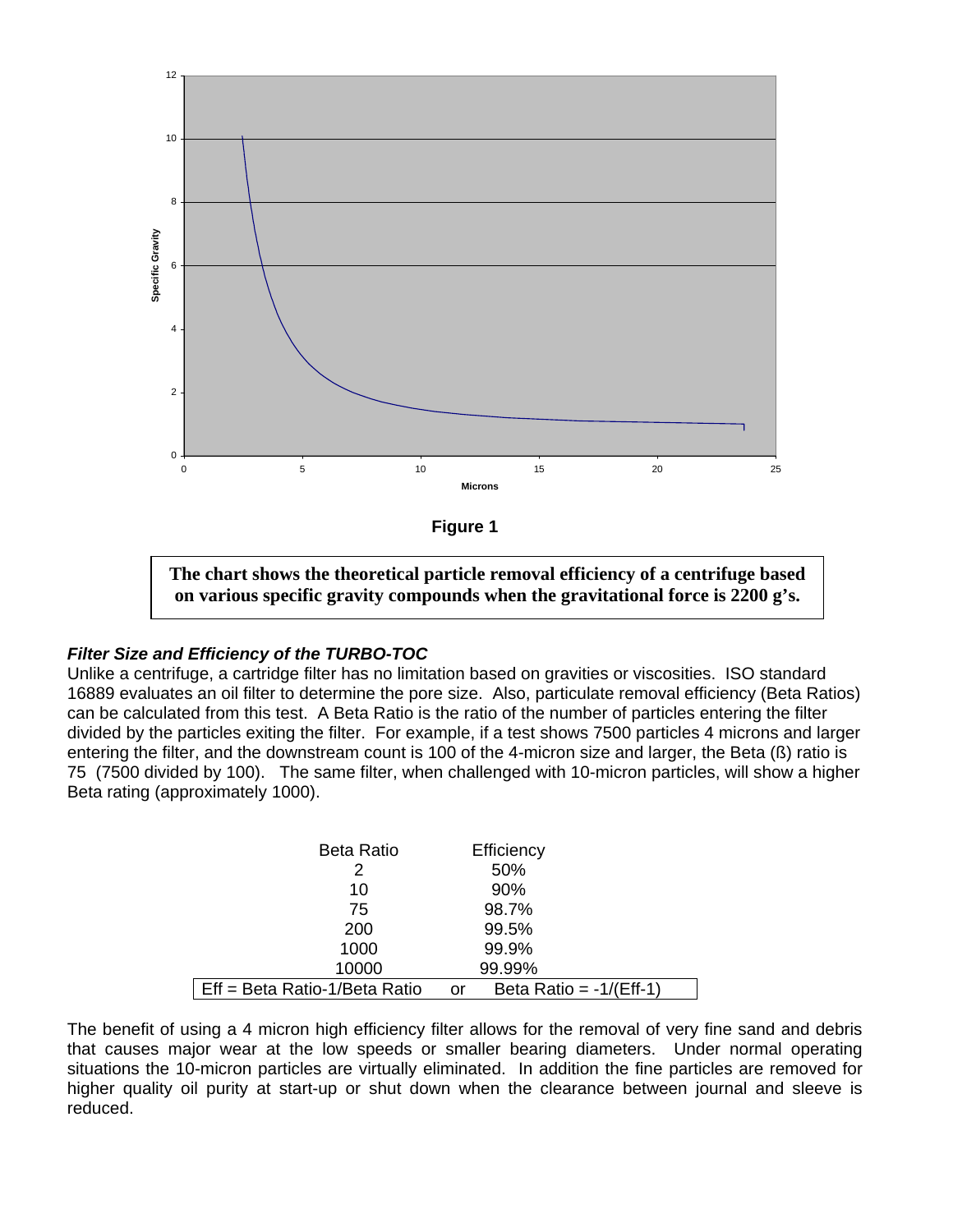#### *Water Removal*

Water is more destructive to a bearing than particulate matter. Water still remains the primary contaminant that leads to short life on a turbine bearing.

Traditional thinking has always taught that water separates immediately from oil. Also, remember the old saying, "water and oil don't mix"? Well it does mix, and forms emulsions. Water can also dissolve into oil just like water dissolves into air. This level of water saturation in air is known as relative humidity. Oil can dissolve water into itself as the temperature increases, as the oil ages, and as the viscosity increases.

The amount of water dissolved in turbine oil can be between 100- 250 ppm under normal operating conditions. When the oil is saturated to its maximum, a decrease in temperature can cause the dissolve water to precipitate out and form either free water or an emulsion with the oil. The droplet size is below 1 micron to perhaps as much as 2 micron in diameter. The addition of additives and the very small droplet size prevents the water from separating naturally by gravity.

Continuing to have water ingress into a lubrication system can increase the amount of emulsified water. Continued agitation and passage through oil feed pumps continue to emulsify the oil. A water removal filtration system is the best defense against water build-up.

#### *Effects of Water on Bearings and Lubricants*

Not only does the water play havoc on the metal components of a journal or roller bearing, it also reacts chemically with the lubricant. Water can oxidize the oil at such a rate that the anti-oxidant additives are prematurely expelled. Oil oxidation can be increased as much as 10 times in the presence of elemental iron and copper. Water will also react with Anti-Wear (AW) and Extreme Pressure (EP) additives. While not common in turbine oils, AW and EP reaction products are acidic. They can cause corrosive wear in metals, such as Babbitt.

As the concentration of water increases in an oil system, the load on a journal bearing can overcome the hydrodynamic oil film causing metal-to-metal wear. High load pressure in any bearing can cause flash to steam in the load zone. The flash to vapor can cause erosive wear on bearing surfaces.

The most catastrophic failure is a water-accelerated fatigue wear. Under load, bearing surfaces in the Babbitt can form very small cracks. These micro cracks can be filled with water and under the high pressure of the journal, the water can be separated into oxygen and hydrogen. The hydrogen reacts with the bearing surface and creates a weak compound at the crystal interfaces. The term is hydrogen embrittlement. The fatigue crack will eventually spread to the surface on all sides and create a spalling or surface pit. The surface damage may have happened normally, but the water accelerates the process and is one of the prime reasons for short bearing life.



**Figure 2 Dissolved, emulsified and free water in oil, with a biological contamination at the water interface.** 

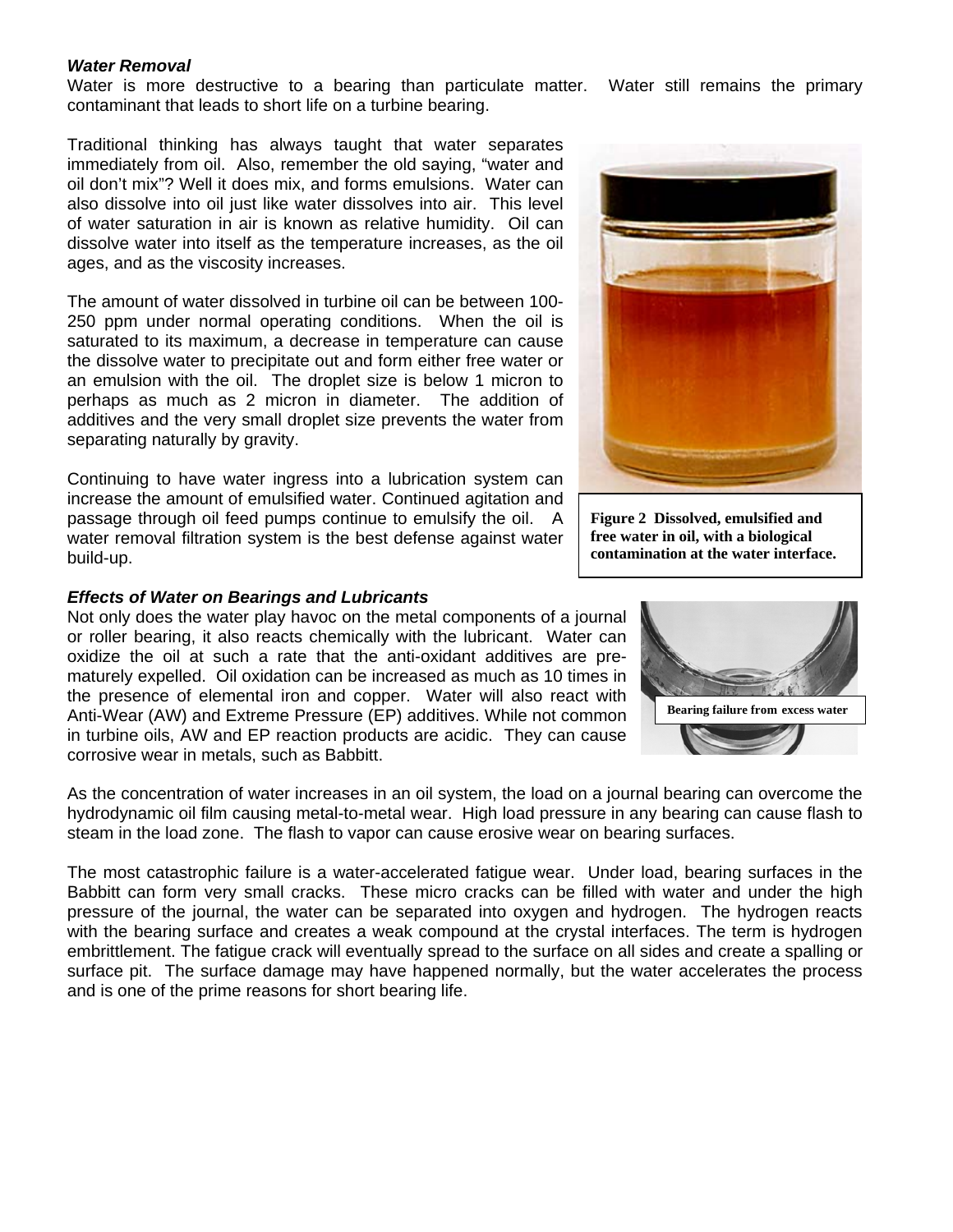



If machinery failure is to be avoided, moisture and particulate matter must be removed from the lubricating and hydraulic oils.

In JW MacDonald's article *"Marine Turbine Oil System Maintenance",* catastrophic failure can be attributed to free water build up. Appledoorn, Goldman and Tao in *"Corrosive Water by Atmospheric Oxygen and Moisture"* supported these findings and added that the effect of aeration with water was significant. Wilson in two articles *"Problems Encountered in Turbine Lubricants and Associated Systems" and "Corrosion of Tin Base Babbitt Bearing in Marine Steam Turbines"* described the effect of water on babbitt type bearings. Cantley in "The *Effect of Water in Lubricating Oil on Bearing Fatigue Life"* predicted bearing life based on concentration in oil. Schatzberg and Felsen *in "Effect of Water and Oxygen During Rolling Contact Lubrication"* pointed out that dissolved water in concentrations .01 % ( 100 ppm ) can cause hydrogen embrittlement and corrosion leading to subsequent bearing failure. These and others all support findings that water in free, emulsified, or dissolved form are extremely detrimental to bearings.

Our target is to get the free and emulsified water from the oil. The water droplet size is typically in the range of 1-5 microns in diameter when emulsified with the oil. If we re-examine our equation for predicting centrifuge performance:

$$
D_{min} = 553[ SpG * Vo * Q / {r * h * {SpGc-SpG} * N}]^{1/2}
$$

Using the same sample data as before, we find the minimum water droplet size is approximately 23 to 24 microns. Significantly higher than the droplets found in emulsified oil water systems. A centrifuge can remove gross free water from leaking covers, wash down situations and the like, but dryness levels 100 PPM are accomplished only with a Turbo-TOC® coalescing system.

The Turbo-TOC® has no limitations to the droplet size. Coalescing is accomplished by the impingement of the water on the micro-fibers of the coalescing media. As the amount to water increases, the droplets merge and coalesce into large droplets. The hydraulic pressure of oil flowing through the cartridge expels these droplets. The droplets are on the order of 1/8" to 3/8" in diameter and settle rapidly to the sump area of the Turbo-TOC® coalescing vessel. Dryness levels of 100-ppm residual water are common performance capabilities for the Turbo-TOC®.